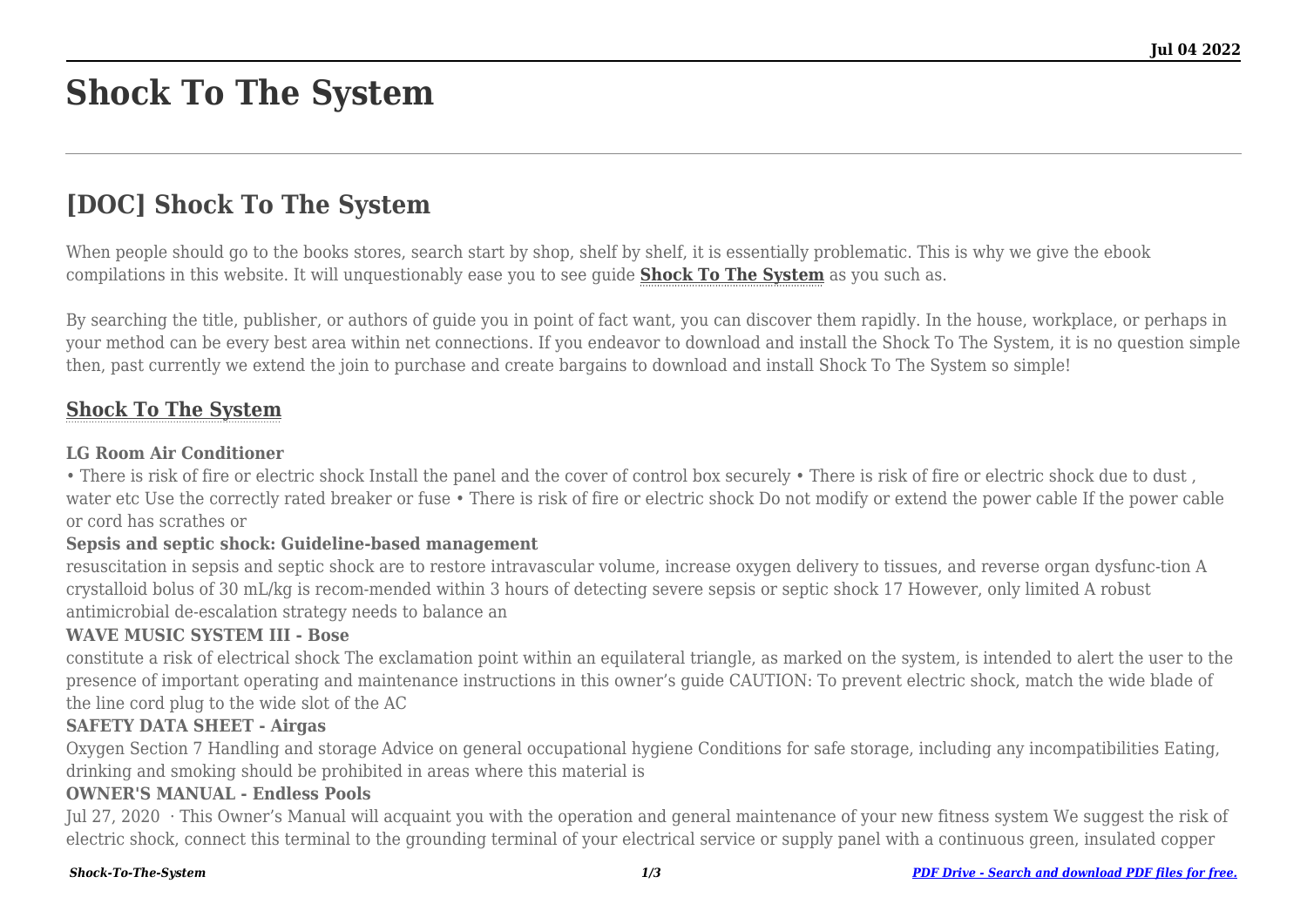wire The wire must be equivalent in size

## **MNS Low Voltage Switchgear System Guide - ABB**

Notable system advantages with regard to design aspects: – Optimum protection for personnel and plant – Design verified by testing (type-tested) including arc fault containment – High operational reliability and availability – Earthquake-, vibration- and shock-proof designs are available – Maintenance-free busbar and frame construction

## **Impact of Covid-19 on the South African economy - SA-TIED**

combined direct shock (corresponding to the values in Table ES1 and shock scenario 3) The second bar shows the impact on value added once all indirect or knock-on effects have been accounted for The difference between the second bar, showing full impact, and the first bar offers a view on how shocks transmit through an economic system  $-45.0-40.0$ 

## **What Is A Ground Fault? How Do They Work? Where to …**

thousands of electrical burn and shock injuries still occurring in and around the home each year Ground fault protection is integrated into GFCI receptacles and GFCI circuit breakers for installation into your electrical system, especially for circuit outlets in particularly vulnerable areas such as where electrical equipment is near water

# **System Setup - Nintendo**

System Setup PRINTED IN CHINA RVL-S-GL-USZ NINTENDO OF AMERICA INC PO BOX 957, REDMOND, WA 98073-0957 USA 61914H

# **BUYERS GUIDE - Federal Trade Commission**

Suspension System Ball joint seals damaged Structural parts bent or damaged Stabilizer bar disconnected Spring broken Shock absorber mounting loose Rubber bushings damaged or missing Radius rod damaged or missing Shock absorber leaking or functioning improperly Tires Tread depth less than 2/32 inch

## **SUNTOUCH CONTROL SYSTEM - Pentair**

® Control System Power Center To reduce the risk of electric shock, this terminal must be connected to the grounding means provided in the electric supply service panel with a continuous copper wire equivalent in size to the circuit conductors supplying this equipment (no smaller than 12 AWG or 33 mm) The bonding

## **Thermal Protection Systems - NASA**

the shock layer Atoms may recombine and form molecules on the vehicle surface Oxygen molecules in the shock layer separate into O+ and O-atoms Recombination of atoms on the surface of the vehicle adds heat of dissociation to the Thermal Protection System Shock Layer Boundary Layer Nitrogen and Atoms may r the shock layer are dissociated in

## **ASA Physical Status Classification System**

The ASA Physical Status Classification System has been in use for over 60 years The purpose of the system is to assess and communicate a patient's preanesthesia medical co- morbidities The - classification system alone does not predict the perioperative risks, but used with other factors (eg,

## **Self-Contained Wireless Alarm System - ADT Inc.**

To reduce the risk of fire, electric shock and/or injury, observe the following: • Do not spill any type of liquid on the equipment † Do not attempt to service this product yourself Opening or removing the cover may expose you to dangerous voltage or other risk Refer servicing to qualified service personnel Never open the device yourself